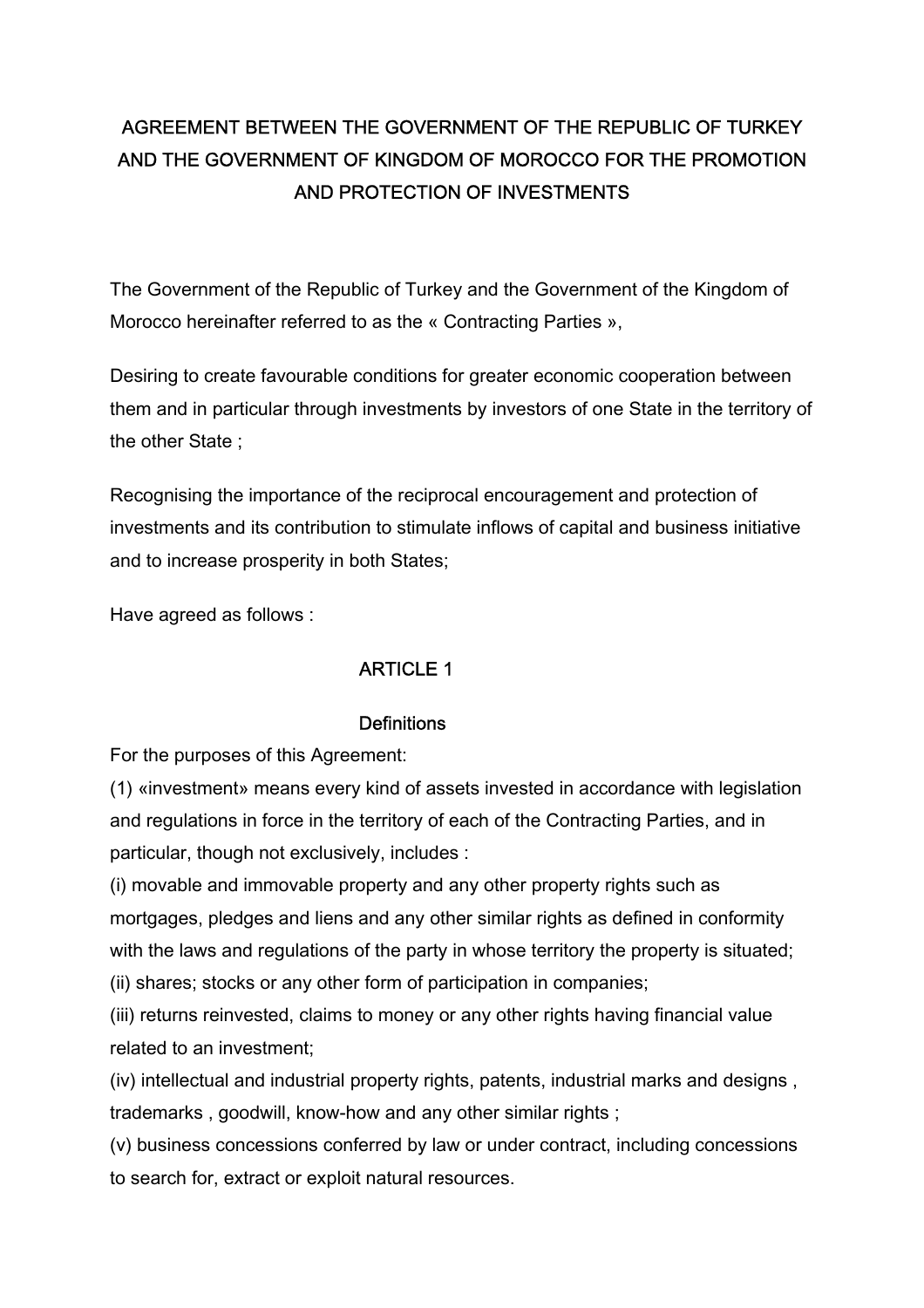Any change in the legal form in which assets are invested or reinvested does not affect their character as investments in the meaning of this Agreement.

(2) « investors » means in respect of each Contracting Party :

(a) any physical person having Turkish or Moroccan nationality under the law in force in each of the Contracting Parties ;

(b) corporations, firms or business associations incorporated or constitued under the law in force of either of the Contracting Parties, and having their headquarters in the territory of that Party;

Whenever the above mentioned investors invest in the territory of the other Contracting Party .

(3) « returns » means the amounts free of tax yielded by such investments and in particular, though not exclusively, includes profits, interest, capital gains, dividends, royalties or fees.

(4) «territory » means:

(i) in respect of the Republic of Turkey : the territory of the Republic of Turkey, territorial sea as well as maritime areas over which it has jurisdiction or sovereign rights for the purpose of exploring, exploiting , conserving and managing natural resources, pursuant to international law.

(ii)in respect of the Kingdom of Morocco : the territory of the Kingdom of Morocco , including any maritime area situated beyond the territorial waters of the Kingdom of Morocco and which has been or might in the future be designated by the laws of the kingdom of Morocco in accordance with international law as an area within which the Kingdom of Morocco may exercise rights with regard to the sea-bed and subsoil and the natural resources.

# ARTICLE 2

# Promotion and Protection of Investment

(1) Each Contracting Party shall permit and encourage in its territory, investments of the investors of the other Contracting Party, and activities associated therewith, on a basis no less favorable than that accorded in similar situations to investments of investors of any third country, within the framework of its laws and regulations. (2) Each Contracting party shall ensure fair and equitable treatment and subject to the strictly necessary measures to maintain the public order provide full protection and security for investments of investors of the other Contracting Party. Neither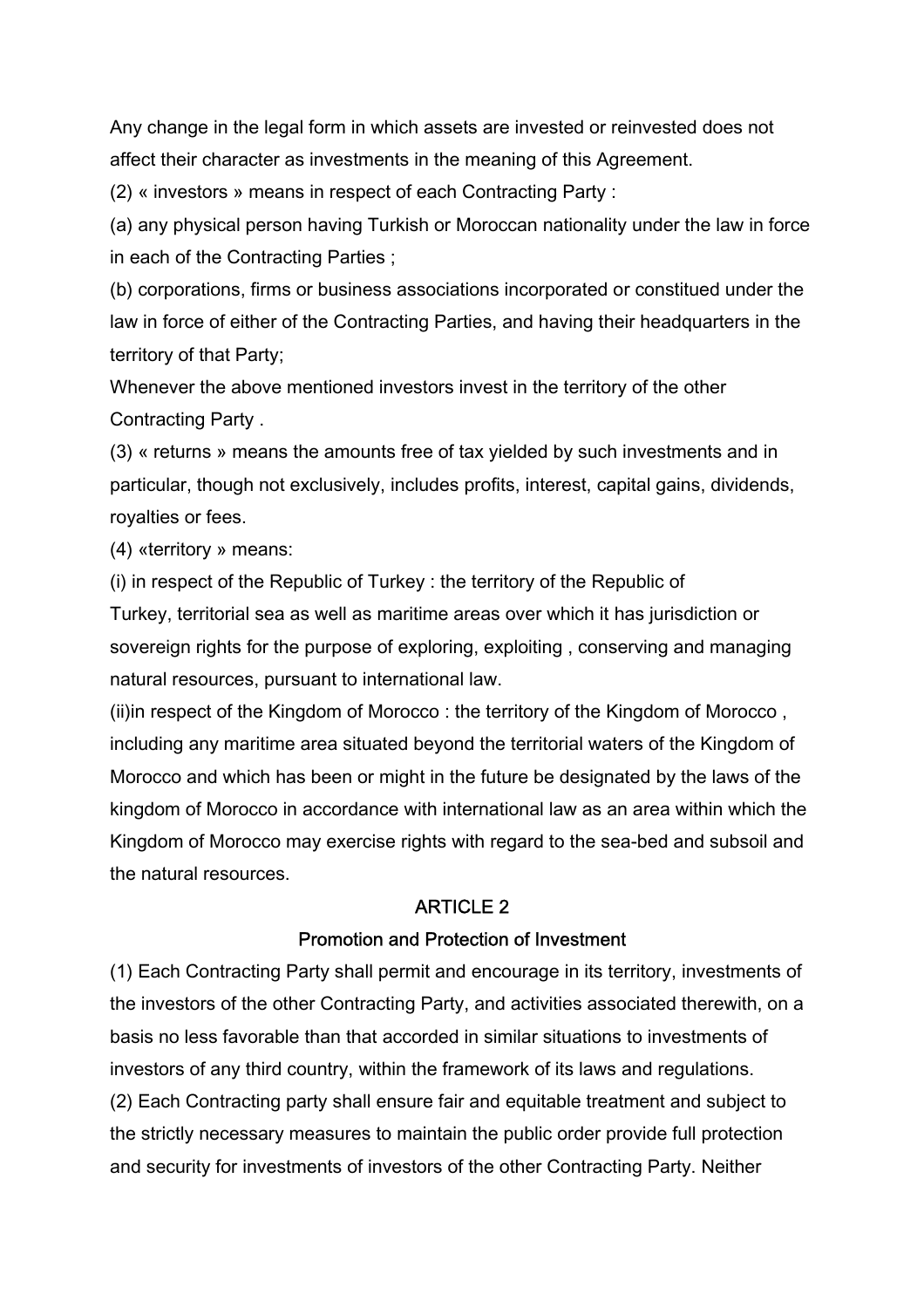Contracting Party shall impair by discriminatory measures the management, maintenance , use , enjoyment or disposal of investments in its territory of investors of other Contracting Party.

Extension, alteration or change of an investment made according to law and regulation in force in the reception country are considered as a new investment. Each of the Contracting Parties shall observe any obligation it may have entered into with regard to investments of investors of the other Contracting Party.

(3) Investments ruled by provisions of a particular agreement between one of the Contracting Parties and investors of the other Contracting Party shall be governed by the terms of that particular agreement in so far as it contains provisions more favourable than those set out in this Agreement.

Returns of investments, in case of their reinvestment in accordance with the law in force in each of the Contracting Parties, shall enjoy the same protection accorded to the initial investment.

# ARTICLE 3

### Treatment of Investments

(1) Each Contracting Party shall in its territory accord to investments of investors of the other Contracting Party treatment no less favourable than that it accords to investments of its own investors or to investments of investors of any third State, the most favourable treatment being retained.

(2) Each Contracting Party shall in its territory accord to investors of the other Contracting Party, as regards management, maintenance, use, enjoyment or disposal of their investments, treatment no less favourable than that it accords to its own investors or to investors of any third State, the most favourable treatment being retained.

(3) The provisions in this Agreement relative to the grant of treatment not less favourable than that accorded to the investors of either Contracting Party or any third State shall not be construed so as to oblige one Contracting Party to extend to the investors of the other the benefit of any treatment, preference or privilege resulting from:

(a) any economic or customs union or a free trade area or a common market, or any similar international agreement or any form of regional economic organisation to which either of the Contracting Parties is or may become a party ;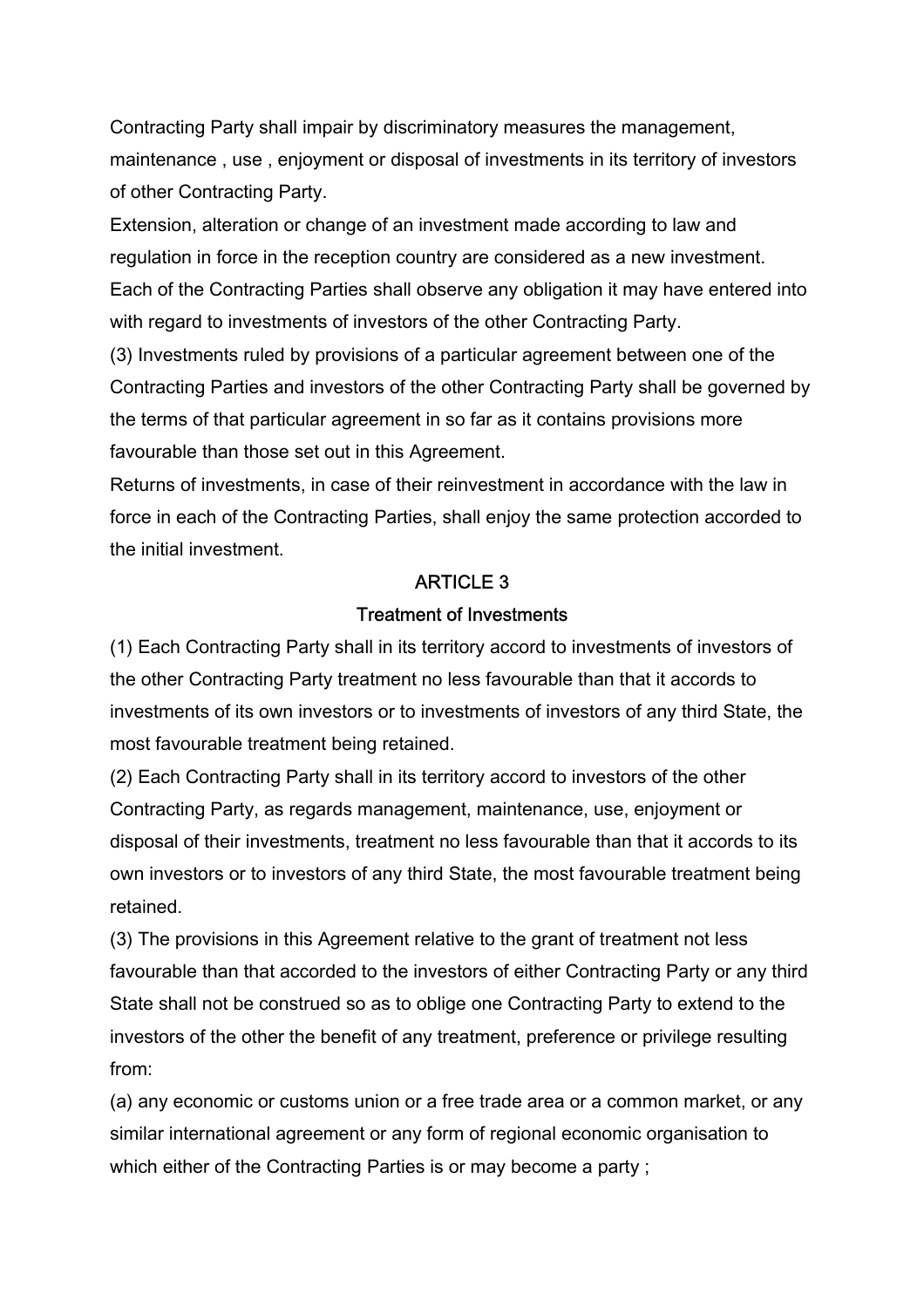(b) any international agreement or arrangement relating wholly or mainly to taxation.

# ARTICLE 4

# Expropriation and Compensation

(1) Measures of nationalization, expropriation or any other measures having an equivalent effect , hereinafter referred to as expropriation , that might be taken by one of the Contracting Parties against the investments of investors of the other Contracting Party must be neither discriminatory nor taken other than for a public purpose.

(2) The contracting Party that takes such measures shall, give to the beneficiaries a fair and equitable compensation which shall amount to the market-value of the concerned investment on the day before the one the said measures were taken or became public knowledge.

(3) The amount of the said compensation shall be effectively realizable, and shall be paid without delay. In case of a late payment the interest determined by law shall be calculated from the due date until the date of payment. Compensation shall be paid to investors in convertible currency and be freely transferable.

# ARTICLE 5

### Compensation for Losses

Investors of one of the Contracting Parties whose investments are affected by losses as a result of, war or armed conflict, revolution, a state of national emergency, revolt, insurrection or other similar events in the territory of the other Contracting Party, shall receive treatment no less favourable than that which the latter Contracting Party accords to its own investors or to investors of any third State; whichever is the more favourable treatment being adopted as regards restitution, indemnification, compensation or other settlement in respect of the said losses

# ARTICLE 6 **Transfers**

(1) Each Contracting Party shall permit to investors of the other Contracting Party the free transfer , after discharge of fiscal obligations, of their assets invested. Such transfers, in particular, though not exclusively, include:

(a) capital invested and any additional amount used to maintenance or extention of the investment;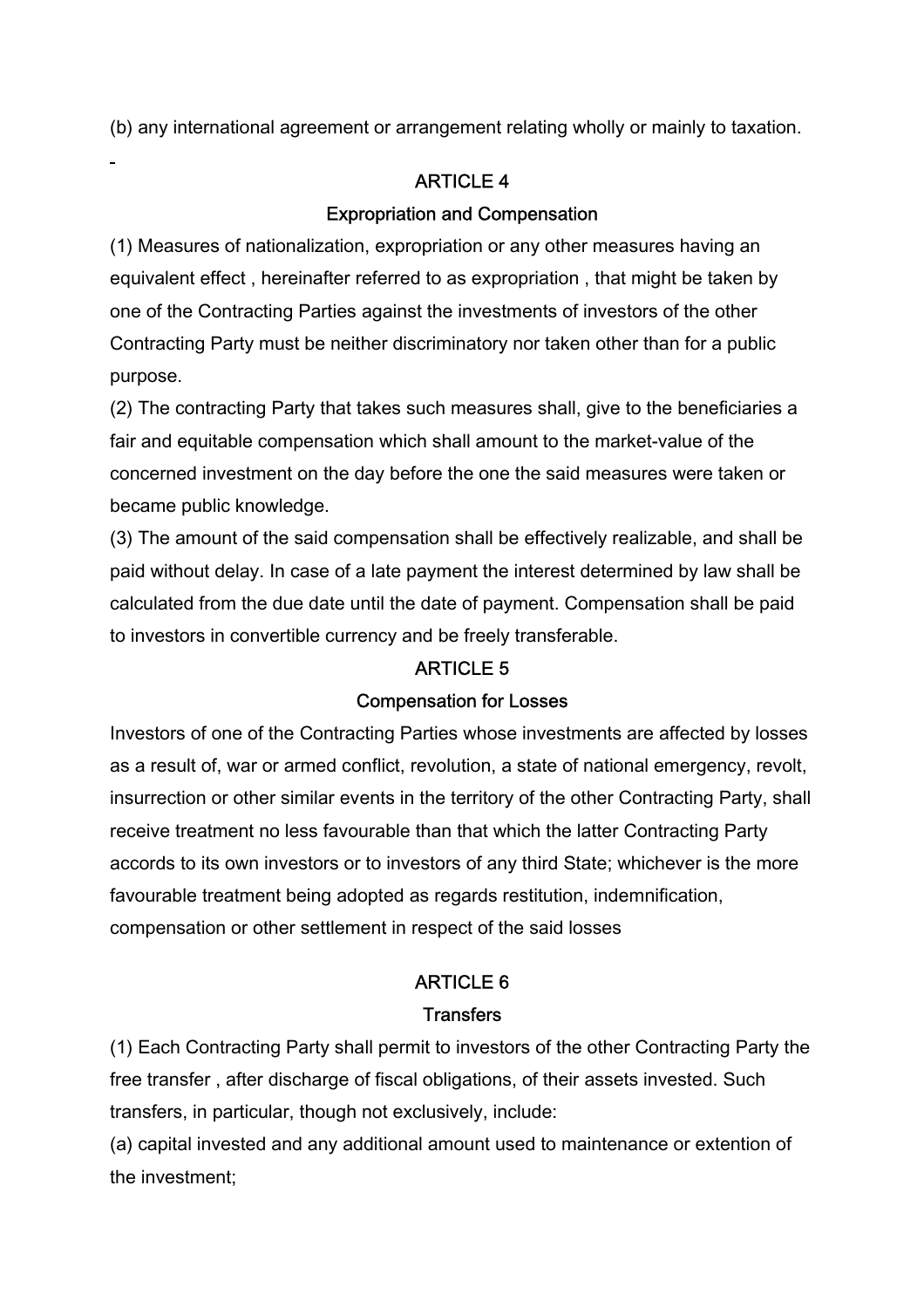(b) profit, dividends, interests , royalties or other current revenue;

(c) amounts necessary to reimbourse loans accorded in connection with investments ;

(d) proceeds from sale or liquidation of all or any part of an investment;

(e) compensation payable pursuant to articles 4 and 5 ;

(f) salaries, wages and other remunerations received by the nationals of one Party who have obtained in the territory of the other Party the corresponding work permits relative to an investment.

pursuant to the exchange regulations in force in each Contracting Party.

(2) Transfers mentioned in paragraph (1) shall be effected without delay in convertible currency at the rate of exchange applicable on the date of transfer, and under the current exchange regulations.

(3) Guaranties provided by this article are at least equal to those accorded to investors of the most favoured nation who are in similar situations .

# ARTICLE 7

### **Subrogation**

(1) If a payment under an indemnity has given to an investor of one of the Contracting Party under a legal insurance against non-commercial risks in respect of an investment in the territory of the other Contracting Party , the latter Contracting Party shall recognise to the insurer the subrogation to the investor in all the indemnified rights and claims.

(2) In vertue of the insurance accorded to the concerned investment, the insurer is entitled to exercise all rights which the investor would have been entitled to exercise. (3) Disputes between one of the Contracting Parties and an insurer of an investment of the other Contracting party shall be settled in accordance with the provisions of Article 8 of this Agreement.

### ARTICLE 8

### Settlement of Disputes Relating to Investments

(1) Disputes between one of the Contracting Parties and an investor of the other Contracting Party, in connection with investment, shall be settled, as far as possible amicably, by consultations and negotiations between the parties in dispute.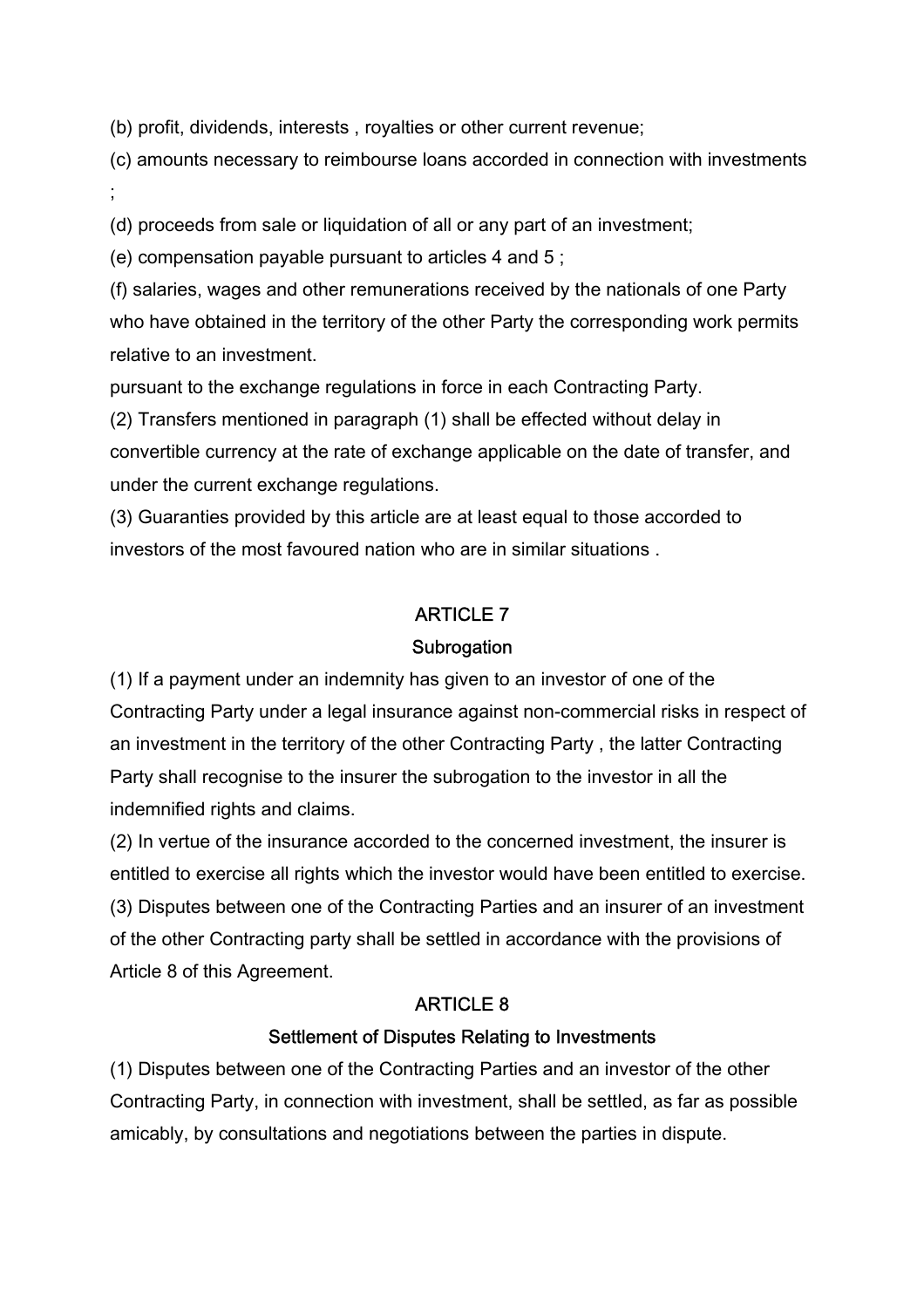(2) If these disputes cannot be settled in this way within six months following the date of a written notification, the dispute can be submitted, as the investor may choose: (a) either to a competent court of the Contracting Party in whose territory the investment was made;

or to:

(b) (i): the International Center for Settlement of Investment Disputes (ICSID) set up by the « Convention on Settlement of Investment Disputes Between States and Nationals of other States » , opened for signature at Washington on March 18th 1965.

or:

(ii): an ad-hoc court of arbitration laid down under the Arbitration Rules of Procedure of the United Nations Commission for International Trade Law (UNCITRAL). (3) Neither of the Contracting Parties may raise an objection at any stage of proceedings or enforcement of an arbitral award .

(4) The arbitral tribunal shall base its decision on the national law of the Contracting Party involved in dispute in whose territory the investment was made, including the rules relative to conflicts of law, the provisions of this Agreements; the provisions of particular agreements relative to investment and the provisions of international law. (5) The arbitration award shall be final and binding for all parties in dispute. Each Contracting Party commits itself to execute the award according to its national law.

# ARTICLE 9

# Settlement of Disputes Between the Contracting Parties

(1) Disputes between the Contracting Parties concerning the interpretation or application of this Agreement shall, if possible , be settled through diplomatic channels.

(2) If a dispute between the Contracting Parties cannot be settled after a period of six months from the date of beginning of negotiations , it shall upon the request of either Contracting Party be submitted to an arbitral tribunal.

(3) Arbitral tribunal shall be constituted as follows:

Each Contracting Party shall appoint one member of the tribunal, and the two members shall then select jointly third arbiter from , a national of a third State as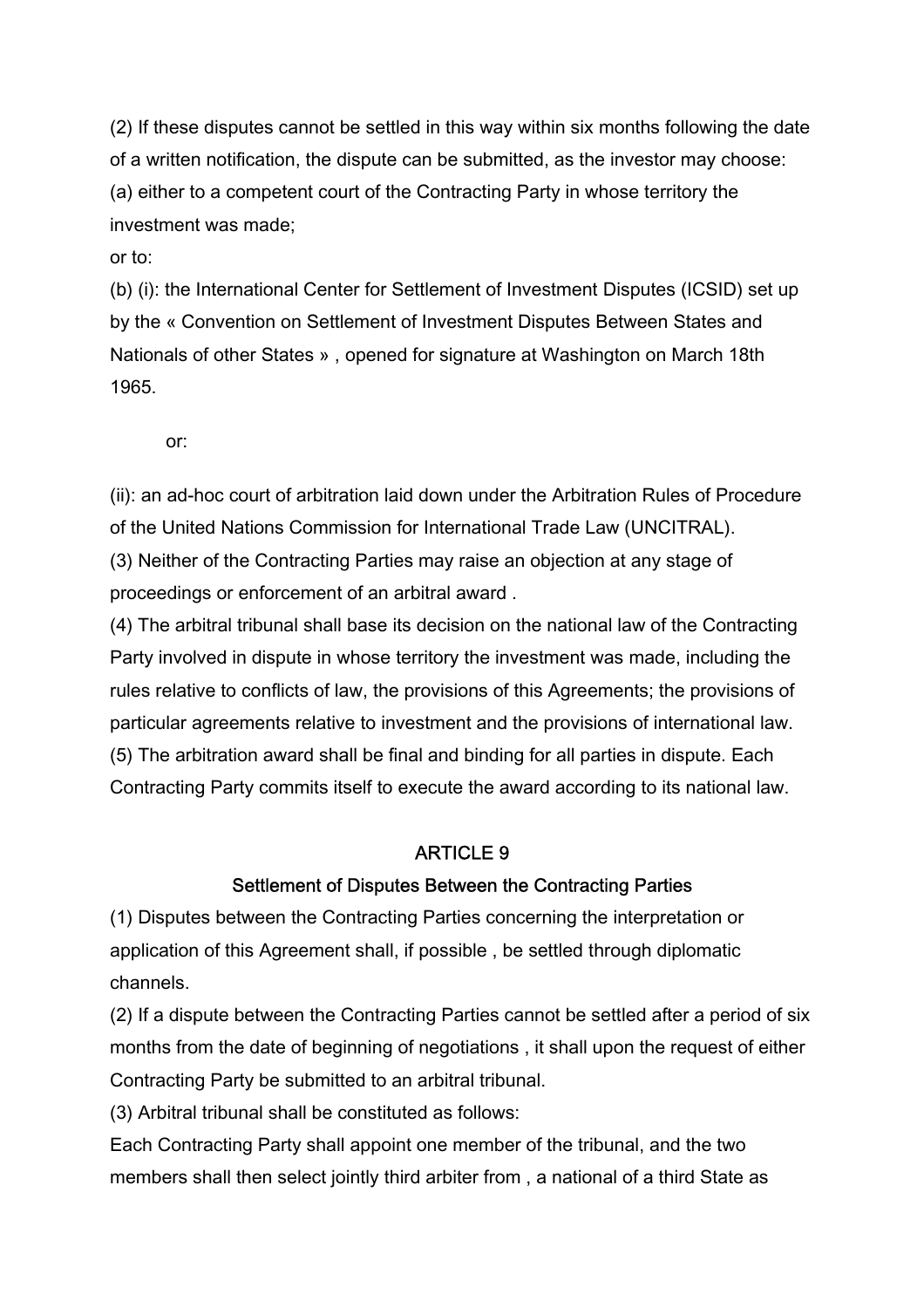Chairman of the tribunal. The two members shall appoint within three months, the Chairman shall be appointed within five months from the date of the notification from one Party to the other Party his attention to submit the dispute to an arbitral tribunal. (4) If within the periods specified in paragraph (3) of this Article the necessary appointments have not been made, either Contracting Party may invite the President of the International Court of justice to make the necessary appointments. If the President is a national of either Contracting Party or if he is otherwise prevented from discharging the said function, the Vice-President shall be invited to make the necessary appointment. If the Vice-President is a national of either Contracting Party or if he too is prevented from discharging the said function, the Member of the International Court of Justice next in seniority who is not a national of either Contracting Party shall be invited to make the necessary appointments. (5) The arbitral tribunal shall base its decisions on the provisions of this Agreement and the rules and principals of the international law, and shall reach its decision by a majority of votes . Such decision shall be final and binding for the both Contracting Parties.

(6) The arbitral tribunal shall determine its own rules of proceedings.

(7) Each Contracting Party shall bear the cost of its own member of the tribunal and of its representation in the arbitral proceeding; the cost of the Chairman and the remaining costs shall be borne in equal parts by the Contracting Parties .

#### ARTICLE 10

#### Application

This Agreement shall also covers, concerning its future application, investments made in convertible currencies before its entry into force by investors of one Contracting Party in the territory of the other Contracting Party in accordance with the law and regulation of this later. But this Agreement shall not apply to disputes which would arise before its entry into force .

### ARTICLE 11

#### Entry into Force , Duration and Termination

(1) This Agreement shall be submitted to ratification and shall enter into force within thirty days from the date of reception of the later of the two written notifications